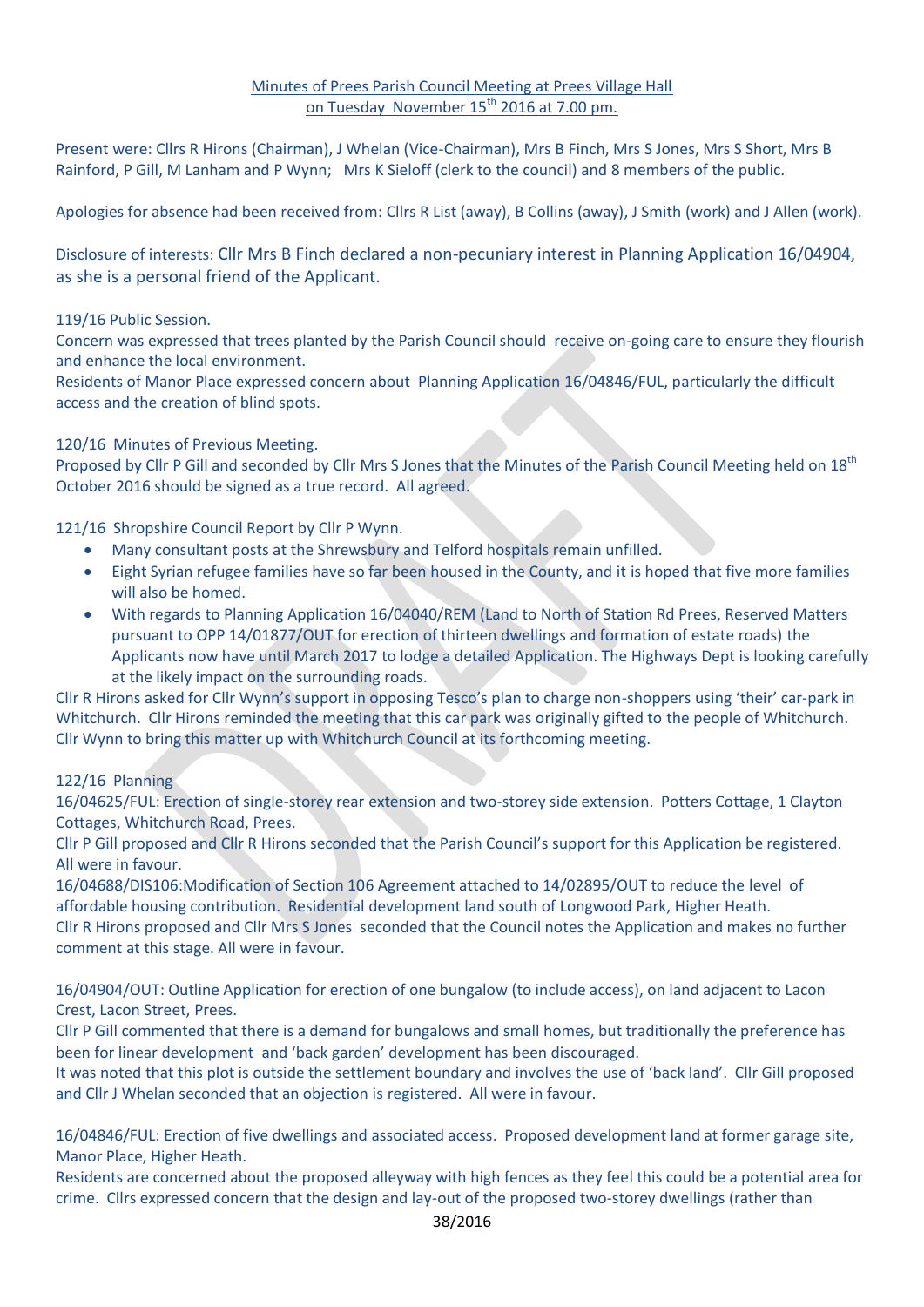bungalows) will not fit well in the context, and that the proposed development would contravene current legislation which is designed to reduce opportunities for anti-social or criminal activity. In addition, part of the proposed area was an area of public amenity in which local residents, when consulted, had expressed hopes for a public garden. Cllr P Gill proposed and Cllr M Lanham seconded that an objection should be registered. All were in favour.

16/04906/FUL: Erection of single-storey rear extension. Melwood, 4 Gorse Meadow, Higher Heath. Cllr R Hirons proposed and Cllr J Whelan seconded that the Council's support be registered. All were in favour.

16/04957/FUL: Erection of single-storey side extension. Laurel Bank, Painters Lane, Fauls. Cllr M Lanham proposed and Cllr Mrs B Rainford seconded that the Council's support be registered. All were in favour.

# Planning Decisions.

16/03129/REM: Approval of Reserved Matters pursuant to OPP 15/00689/OUT for the erection of two dwellings to include access. Land adjacent Northside, Mill Lane, Higher Heath. Permission granted 18.10.16.

16/02599/REM : Reserved Matters application in accordance with OPP 14/05182/OUT for residential development comprising twenty dwellings; alterations to existing vehicular access and formation of estate roads; demolition of all existing buildings. The Pines, Mill Lane, Higher Heath. Permission granted 24.10.16.

16/04124/VAR : Variation of condition 2 (approved plans) attached to NS/05/00664/DET dated 19.6.02 for the erection of dwelling and formation of access. Land adjacent to The Dell, Shrewsbury Street, Prees. Permission refused 31.10.16.

16/04446/FUL : Erection of two-storey side extension (amended scheme). 2 Oak Cottages, Whitchurch Road, Prees. Permission granted 2.11.16.

16/03973/OUT: Outline application (all matters reserved) for the erection of detached eco-dwelling with double garage. Permission refused 9.11.16

## 123/16 Parish Matters

- Lighteach Rd streetlamp . Awaiting delivery/installation of light guard.
- Lime trees. Clerk to liaise with Cllr J Allen to meet tree-surgeon.
- Manor House Lane public footpath: awaiting response from Footpath Officer.
- Manor Place street-lights. Awaiting response to our request that they remain lighted after midnight.
- Moreton St flooding: Clerk to press for site meeting with Severn Trent and Shropshire Council.
- A41 at Higher Heath. Fast lorries along the A41 have caused damage to the road surface and these potholes have not been adequately repaired. These factors together create noise and vibration, shaking surrounding houses in the early morning, waking occupants and causing distress. Mrs Wendy Bradford, one of the residents, has approached Highways at Shropshire Council and local Police but so far had no response. Cllr R Hirons has also written in support, and also awaits response. Cllr Hirons voiced the opinion that it is unlikely that speed cameras would be installed in this context as the required criteria are not met.
- Concerns about the safety/condition of Croydon House in the centre of Prees village have been raised by neighbours. Part of the roof at the back is dilapidated and the condition of the house can only deteriorate as Winter progresses. Clerk to make initial enquiries to relevant Shropshire Council department.

### 124/16 Parish Council Matters

- Severn Trent strategic plan: Clerk has had verbal response and awaits written confirmation.
- Dates for future meetings: Clerk to confirm bookings with Village Hall. January 2017 Meeting to be moved from  $17<sup>th</sup>$  to  $24<sup>th</sup>$  as Clerk away.
- Future of Village Hall. Cllr Mrs S Short volunteered to make initial perusal of Village Hall documentation. Will meet with Cllr B Finch and clerk and any other interested Cllrs to share findings Tuesday 29<sup>th</sup> November 2016.
- Christmas Social: Clerk to book a table at Taj Mahal Spice for Monday 28<sup>th</sup> November, 7 for 7.30 pm. Clerk to invite previous clerk, Mrs Lesley Rumney.